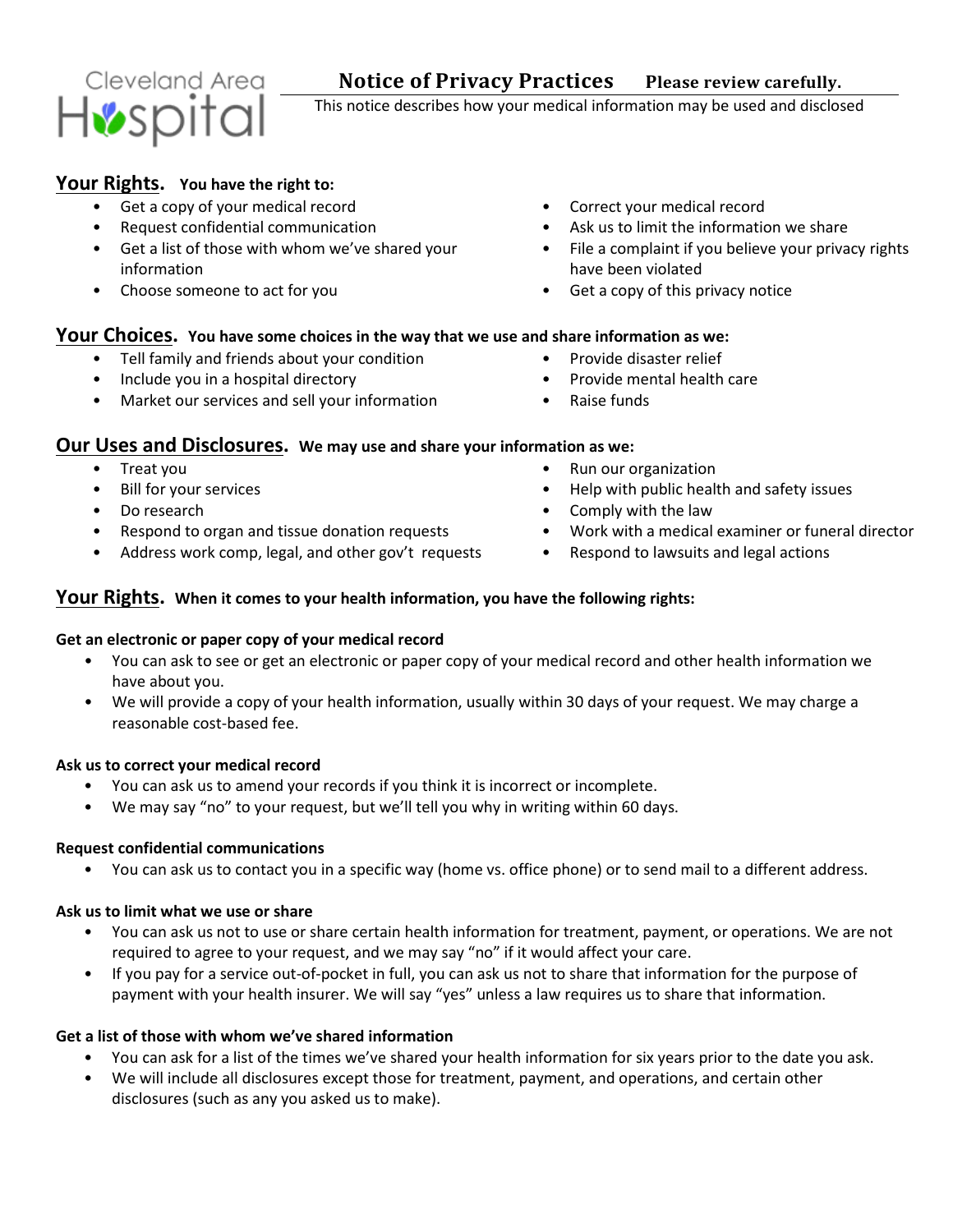#### **Choose someone to act for you**

- If you have given someone medical power of attorney or if someone is your legal guardian, that person can exercise your rights and make choices about your health information.
- We will make sure the person has this authority and can act for you before we take any action.

#### **File a complaint if you feel your rights are violated**

- You can complain if you feel we have violated your rights by contacting: Lois A. Ware, Privacy Officer lware@clevelandareahospital.com 918-358-2501 ext. 4609
- You can file a complaint with the U.S. Department of Health and Human Services Office for Civil Rights by sending a letter to: 200 Independence Avenue, S.W., Washington, D.C. 20201, calling 1-877-696-6775, or visiting **www.hhs.gov/ocr/privacy/hipaa/complaints/.**
- We will not retaliate against you for filing a complaint.

#### **Get a copy of this privacy notice**

You can ask for a paper copy of this notice at any time. We will provide you with a paper copy promptly.

# **Your Choices**

**For certain health information, you can tell us your choices about what we share.** If you have a preference for how we share your information, tell us what you want us to do, and we will follow your instructions. In these cases, you have the right and choice to tell us to:

- Share information with your family, close friends, or others involved in your care
- Share information in a disaster relief situation
- Include your information in a hospital directory

*If you are unable to tell us your preference, for example if you are unconscious, we may share information if we believe it is in your best interest. We may also share your information to lessen a threat to health or safety.*

In these cases we never share your information unless you give us written permission:

- 
- Marketing purposes  **Sale of your information** Sale of your information
- Most sharing of psychotherapy notes

In the case of fundraising:

• We may contact you for fundraising efforts, but you can tell us not to contact you again.

# **Our Uses and Disclosures**

## **We typically use or share your health information in the following ways:**

#### **Treat you**

We can use your health information and share it with other professionals who are treating you.

#### **Run our organization**

We can use and share your health information to run our practice, improve your care, and contact you when necessary. *We use health information about you to manage your treatment and services.* 

#### **Bill for your services**

*We give information about you when we bill your insurance plan so it will pay for your services.* 

## **How else can we use or share your health information?**

We are allowed or required to share your information in other ways – usually in ways that contribute to public health and research. We have to meet conditions in the law before we can share your information for these purposes. For more information see[: www.hhs.gov/ocr/privacy/hipaa/understanding/consumers/index.html](http://www.hhs.gov/ocr/privacy/hipaa/understanding/consumers/index.html)**.**